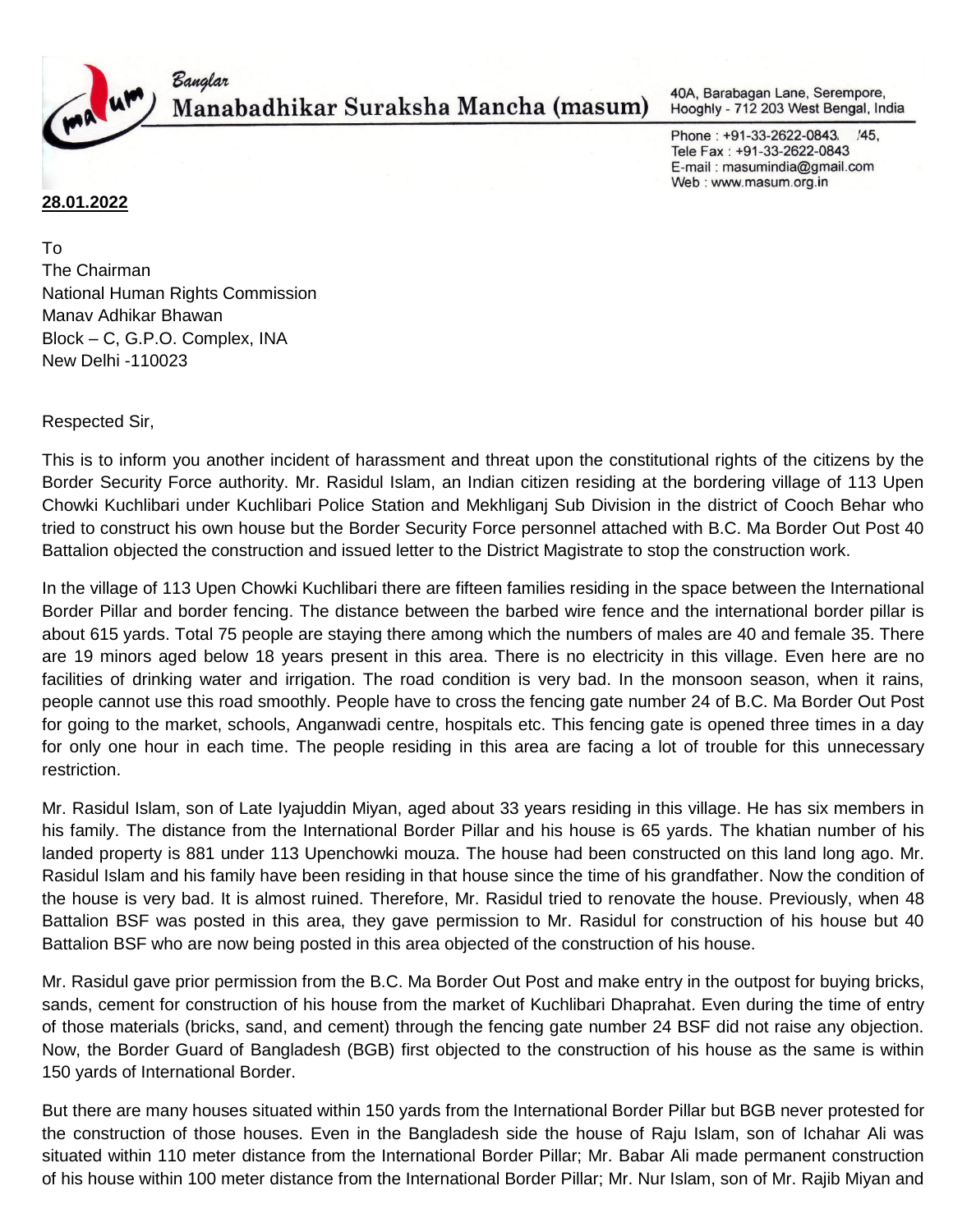Mr. Isradul Haque also made the permanent construction of their houses within 65 -70 yards distance from the International Border Pillar. But BGB and BSF did not say a word for them.

Mr. Rasidul ia a poor migrant labour. Six months in a year he worked in different states in India and rest of the months he worked as an agricultural labour. He tried to renovate his house by saving money little by little but now BGB and BSF jointly pressurize him to demolish the brick wall of his house which has constructed a few days ago. Even Mr. Sanjay Pant, Deputy Inspector General, Jalpaiguri Sector BSF lodged one complaint to the District Magistrate, Cooch Behar and Block Development Officer, Mekhliganj Block for dismantle the constructed structure of Rasidul Islam's house. In connection with this matter on 28.12.2021 Block Development Officer, Mekhliganj came to the house of Mr. Rasidul Islam and inquired the whole incident. But till date BGB and BSF are continuously pushing him to dismantle the construction of his house.

This whimsical actions by the Border Security Force personnel and Border Guards Bangladesh upon Mr. Rasidul Islam is challenging his constitutional right to life mentioned in Article 21 of the Constitution of India which reads as "No person shall be deprived of his life and liberty except according to procedure established by law." and which also included right to proper residence. The action of the BSF is also violating Article 12 (1) of the International Covenant on Civil and Political Rights. The incident also violates Article 11 of the International Covenant on Economic, Social and Cultural Rights.

Therefore, I appeal to your authority kindly start an independent and impartial inquiry in this regard and take any positive action thereby the half constructed house of Mr. Rasidul Islam will not be dismantle by the joint force of BGB and BSF and he and his family peacefully reside in this house by completing the full construction of the house.

Thanking you, Yours truly

Dipyaman Adhikary Assistant Secretary Banglar Manabadhikar Suraksha Mancha (MASUM)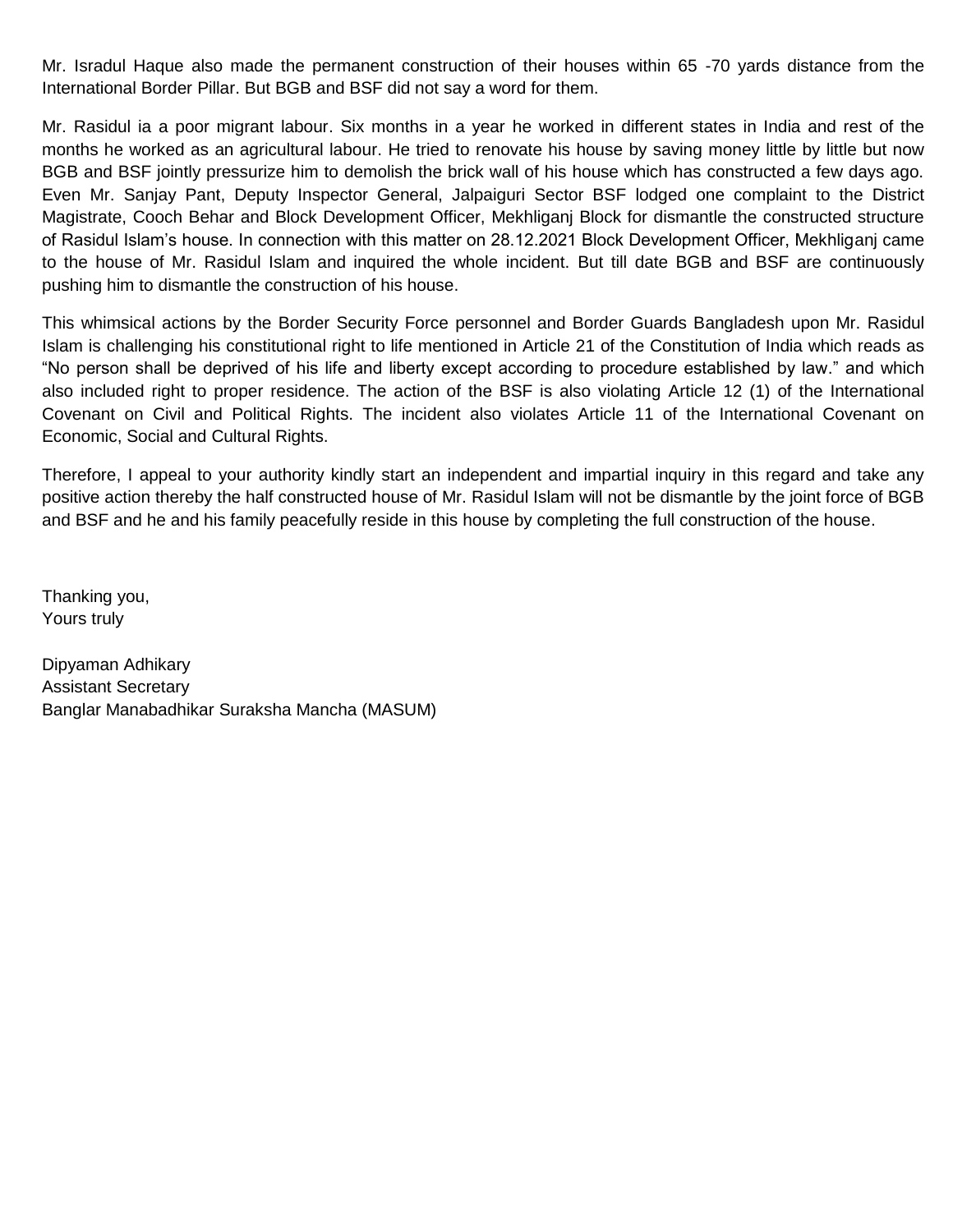## **Attached documents**

**Copy of proofs of prior permissions (From register book maintained by BSF personnel)**

MUN **COLLEGE LAND IAFRIARY JOSS** withich Riso Good of The de cot 21  $22$   $theta$ KKO u DesirAte J  $1100$  HRS  $\epsilon$ Apricultrus tО porpose B DQ702-25/08/21 DATE-24/4/2021  $23/20/201$ Dexmitted  $3012$ AT PRESENTIME GIORT 2 MOS  $P \triangle R$  $8.401$ .  $219$  $\sim$  $0467$ Banaling Seat 24/4/2021 one Gatet Grove  $249$  $u \in \sqrt{2}$ UKate h Sale- $Qice$ pesmitted.  $x_d$ postcompa TUE pala comolo STD compt 22  $877721$ DATE RY- 15-2021 4x5 = OU plas wood Rice former Permitted.  $26x9$ 18 pres Past andr 8 mm Rob £ SI APPROVA  $08P:25$  $5.000$  $\mathfrak{B}$  $= 25$  KC Co Ri  $\overline{G}$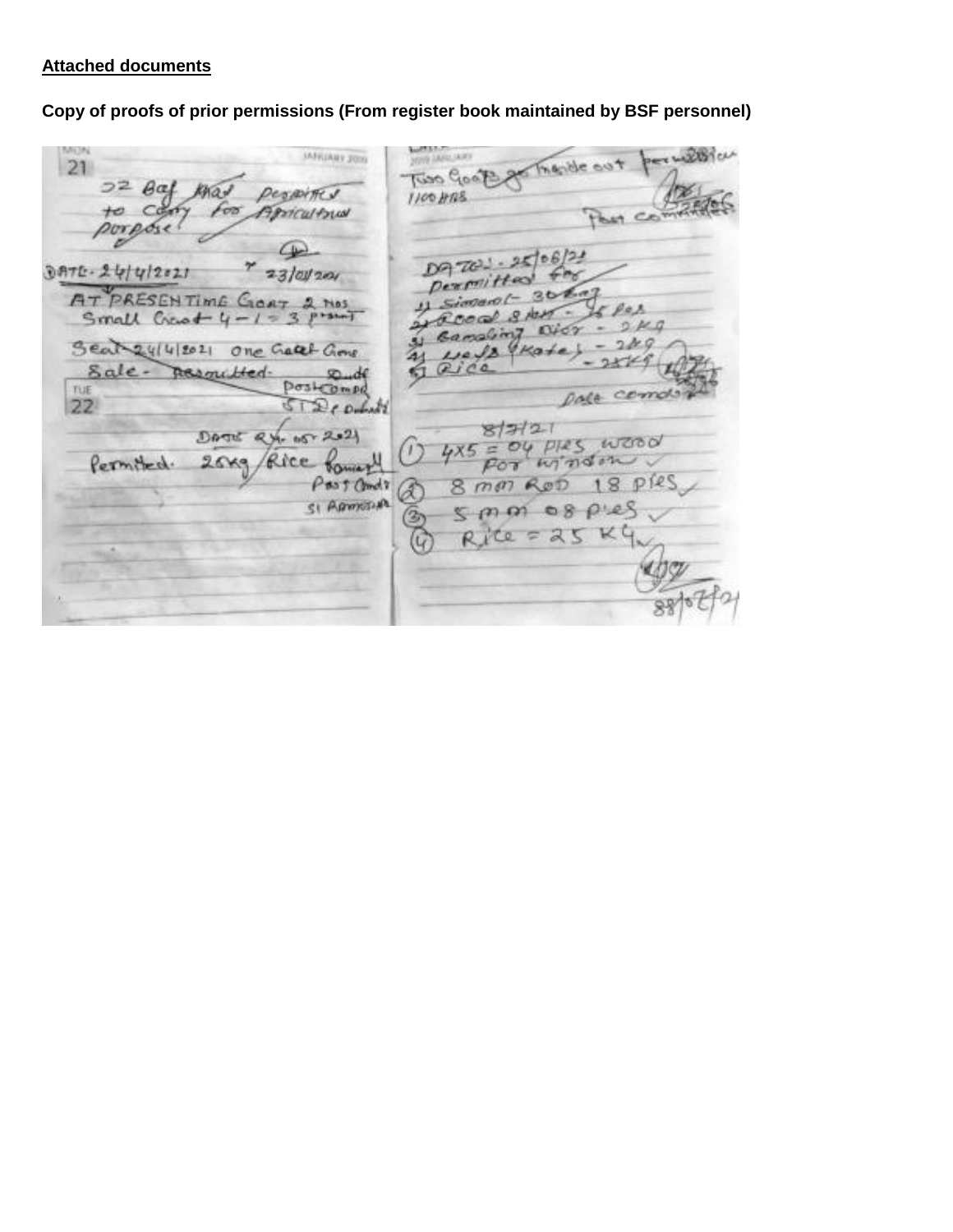## **Copy of objection letter from Dy. Inspector General, Jalpaiguri Sector BSF**

Government of West Bengal Office of the Sub-Divisional Officer Mekliganj, Cooch Behar - 735304 Fex (03584)255193/ 255252 E-mail adomica@gmail.com Phone: (03584)255297 Date: 7.12.21 Memo No.: Q.301 From: The Sub-Divisional Officer, Mekliganj, Cooch Behar To Sub-Itegal Construction shead of Fence by Md.Rashidul. Islam, VII-Upenchowki "Kuchlibari(Tellyapara). With reference to the subject as mericoed above the undersigned is sending Herewith an original Letter received from Additional District Magistrate, Cooch Behar Dt. 01/11/2021 bearing letter No-ops/SHG-JPG/2021/22751-53, which speaks for itself in details. You are requested to look in to the meter immediately and take necessary action for the sgame as the matter is highly sensitive. Enclo: As Stated S. Eric engine Sub-Division Mekline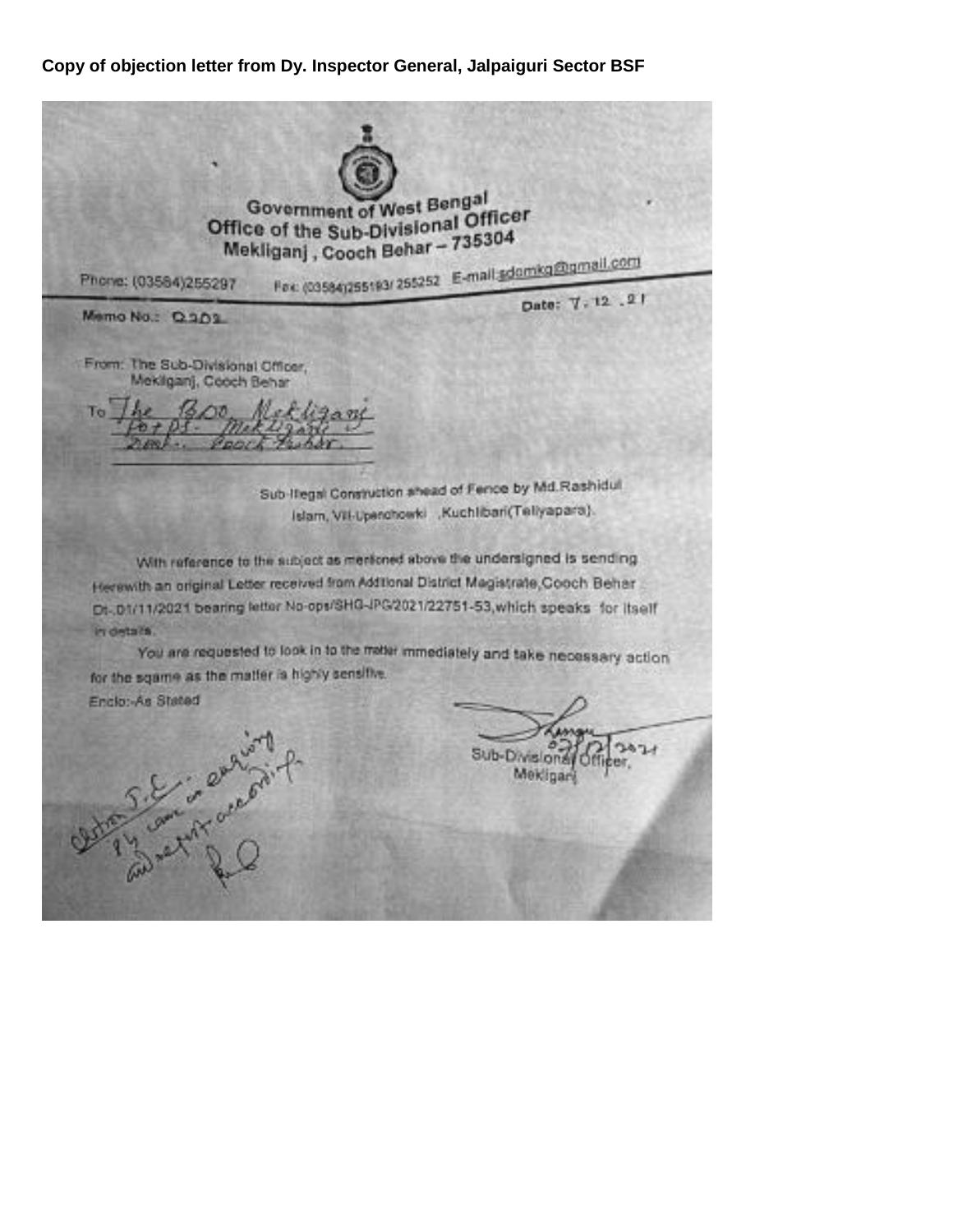**The copy forwarded from Sub Divisional Officer, Mekhliganj to Block Development officer, Mekhliganj**

Government of West Bengal Government of West Bell Officer<br>Office of the Sub-Divisional Officer Mekliganj, Cooch Behar - 735304 Fex (03584)255193/255252 E-mail adomico@gmail.com Phone: (03584)255297 Date: 7.12.21 Memo No.: Q.301 From: The Sub-Divisional Officer. Mekliganj, Cooch Behar Sub-Itegal Construction shead of Fence by Md.Rashidul. Islam, VII-Upenchowki , Kuchlibari (Tellyapara). With reference to the subject as mericoed above the undersigned is sending Herewith an original Letter received from Additional District Magistrate, Cooch Behar Dr. 01/11/2021 bearing letter No-ops/SHG-IPG/2021/22751-53, which speaks for itself in details. You are requested to look in to the meter immediately and take necessary action for the sqame as the matter is highly sensitive. Enclo:-As Stated S.E. : engine Sub-Division Mekligar